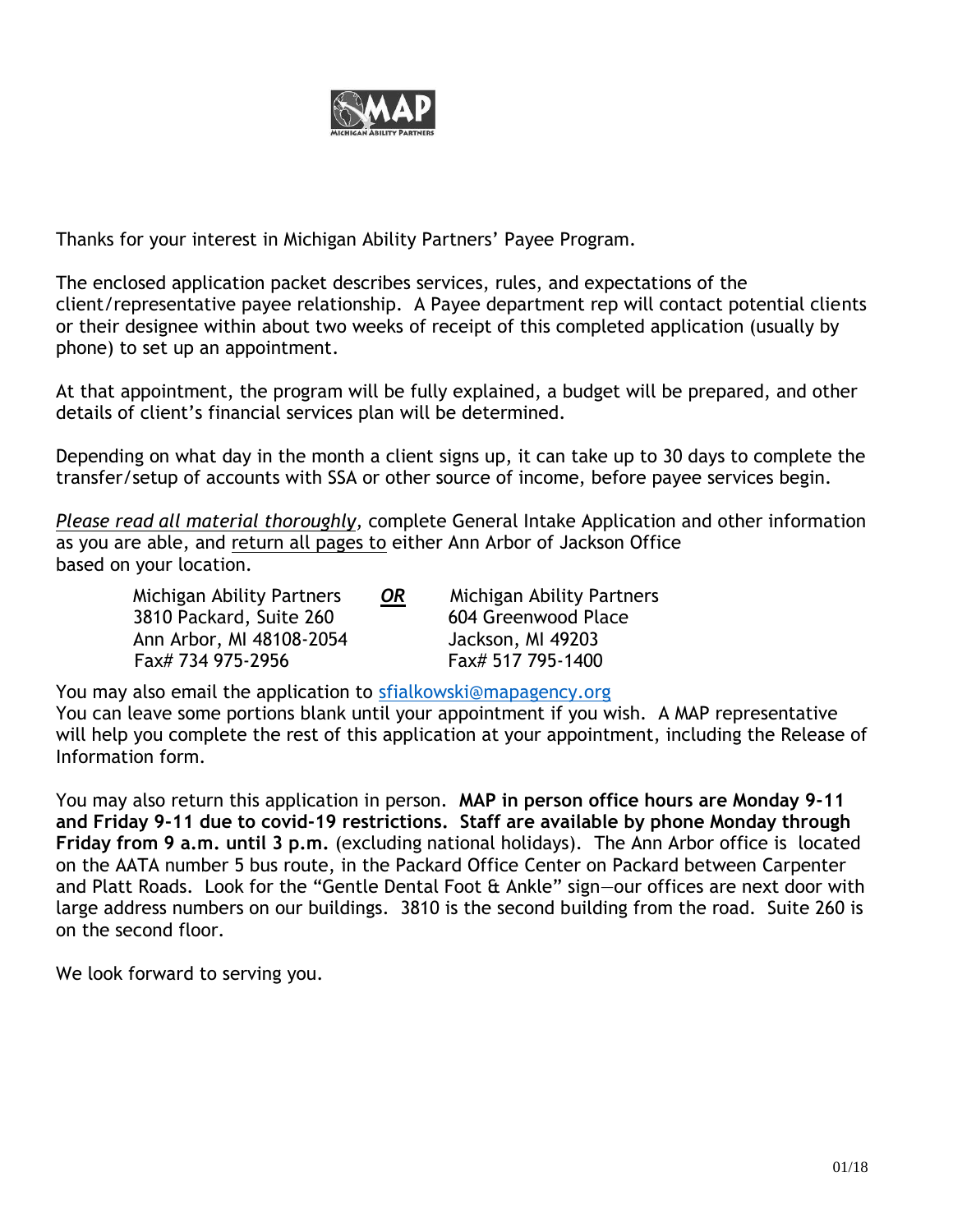## **Welcome to the Michigan Ability Partners Payee Program**

Our Payee Program prides itself in making sure that your experience with us is an enjoyable one. We understand that managing your own money can be overwhelming, and losing the ability to manage it can be difficult. Michigan Ability Partners (MAP) Payee Program is here to alleviate that pressure from you. We have helped many people to rebuild and maintain their credit with the eventual goal of regaining their financial independence.

#### **Mission Statement**

MAP's Payee Program provides representative payee services and financial management assistance to people experiencing financial barriers. This mission is accomplished through incorporating money management skills education and individualized services based on client needs. Payee program goals include assisting clients with increasing money management skills, increasing financial stability, building and maintaining credit, and promoting self-sufficiency toward financial independence.

### **MAP Payee Program Service Goals and Objectives**

#### *Goal #1: Increase Money Management Skills*

**Objectives** 

- 1. Provide group financial education workshops.
- 2. Provide individualized financial counseling.

#### *Goal #2: Increase Financial Stability*

**Objectives** 

- 1. Provide assistance to clients with monthly budget development.
- 2. Network and communicate with client support system (i.e., Social Security Administration, Veterans Administration, creditors, family, friends, service providers) to maintain support.
- 3. Provide support around financial responsibilities (i.e., distribution of personal needs money, direct bill payment services).

#### *Goal #3: Build & Maintain Credit Status*

Objectives

- 1. Advocate and negotiate with creditors.
- 2. Develop and maintain debt payment plans.

#### *Goal #4: Promote Self-Sufficiency*

Objectives

- 1. Share community resources with clients.
- 2. Provide client-centered services.

#### **Who is eligible for services?**

- Individuals experiencing financial barriers/difficulties
- Individuals interested in addressing financial barriers

#### **Fees for Services**

| SSI/RSDI/SSD clients:                                    | \$48 per month |  |
|----------------------------------------------------------|----------------|--|
| Group Home Clients receiving \$900 or less per month:    | \$19 per month |  |
| Group Home Clients receiving more than \$1000 per month: | \$48 per month |  |
| VA Clients:                                              | \$75 per month |  |
| Miscellaneous income/wages:                              | \$48 per month |  |
| Sliding Scale may be available on an individual basis.   |                |  |

#### **Referral Process**

Anyone may contact Stephanie Fialkowski, Financial Services Team Lead at 734 646-1289 to inquire about services or make a referral.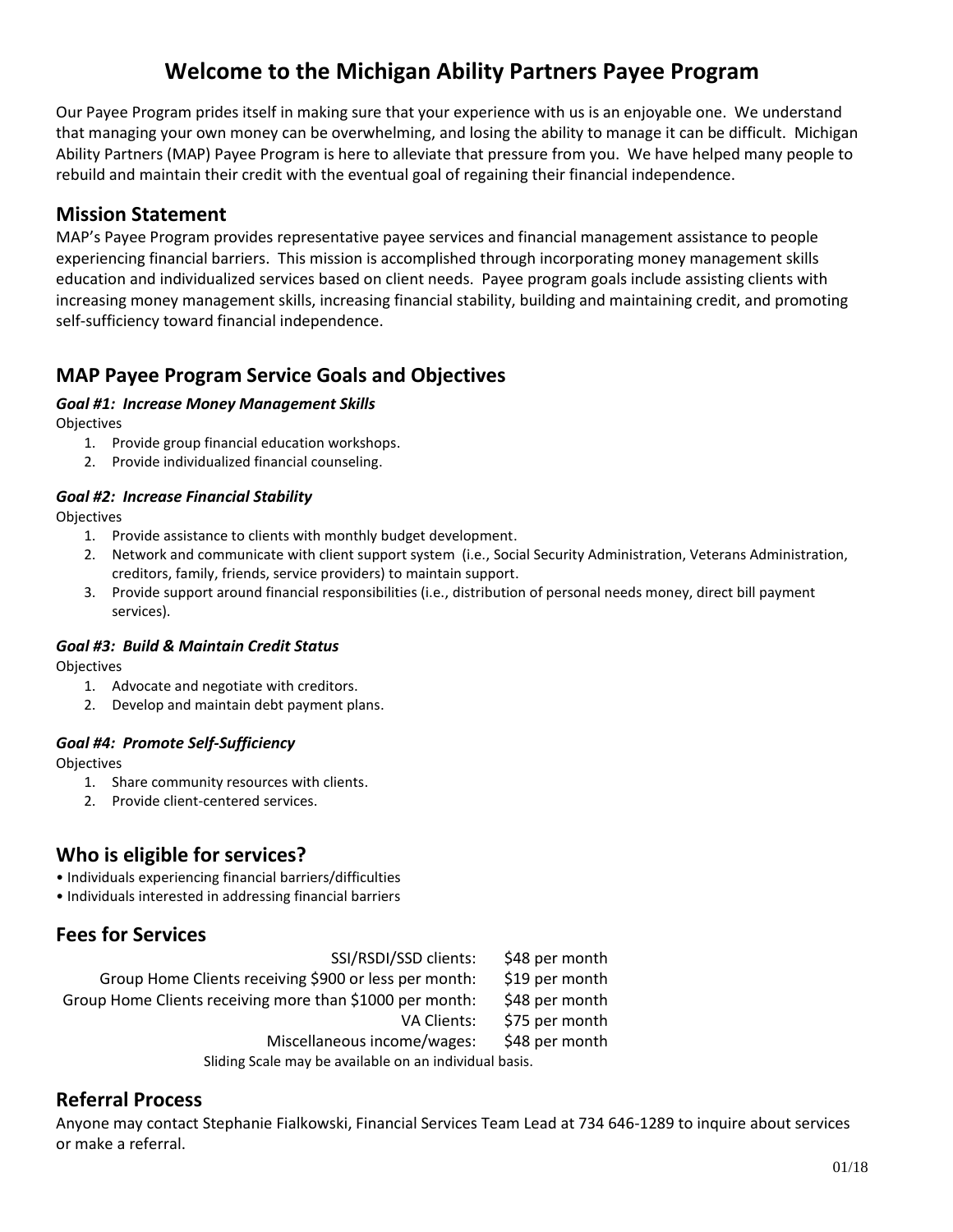

# General Intake Application

| I. Participant Data                                                                              |                                              |                                                       |  |                                                                         |                                                                                 |
|--------------------------------------------------------------------------------------------------|----------------------------------------------|-------------------------------------------------------|--|-------------------------------------------------------------------------|---------------------------------------------------------------------------------|
| Name (Last, First, Middle Initial)                                                               |                                              | <b>Social Security Number</b>                         |  |                                                                         | Date of Birth                                                                   |
| Address                                                                                          |                                              | City                                                  |  | County                                                                  | Zip Code                                                                        |
| Phone Number (Include Area Code)                                                                 |                                              | $\rule{1em}{0.15mm}$ $\vee$ oice $\rule{1em}{0.15mm}$ |  | <b>Email Address</b>                                                    |                                                                                 |
|                                                                                                  |                                              | Fax                                                   |  |                                                                         |                                                                                 |
|                                                                                                  |                                              | $\overline{\phantom{0}}$ TTY                          |  |                                                                         |                                                                                 |
| Race/Ethnicity<br>Hispanic Origin                                                                | <b>Multi-Racial</b>                          |                                                       |  | Are you a Veteran?                                                      | Sex                                                                             |
| $\xrightarrow{\ }$ Yes $\xrightarrow{\ }$ No                                                     | $\xrightarrow{\ }$ Yes $\xrightarrow{\ }$ No |                                                       |  | $\rule{1em}{0.15mm}$ Yes $\rule{1em}{0.15mm}$ No                        | $\underline{\hspace{1cm}}^{\mathsf{M}}$ $\underline{\hspace{1cm}}^{\mathsf{F}}$ |
| <b>Marital Status</b>                                                                            |                                              |                                                       |  | Voter Registration                                                      |                                                                                 |
| ___ Never Married ___ Married ___ Divorced ___ Widowed ___ Separated                             |                                              |                                                       |  |                                                                         | __ Currently Registered __ Not Registered                                       |
| Who referred you to Michigan Ability Partners?                                                   |                                              |                                                       |  |                                                                         |                                                                                 |
| <b>Primary Disability</b>                                                                        | Cause                                        |                                                       |  | Limitations                                                             |                                                                                 |
| <b>Other Disability</b>                                                                          | Cause                                        |                                                       |  | Limitations                                                             |                                                                                 |
| Are you currently under a physician's care for your disability?                                  |                                              |                                                       |  | <b>Physician's Name</b>                                                 |                                                                                 |
| $\rule{1em}{0.15mm}$ Yes $\rule{1em}{0.15mm}$ No                                                 |                                              |                                                       |  |                                                                         |                                                                                 |
| Physician's Address (Street, City, State, Zip)                                                   |                                              |                                                       |  |                                                                         |                                                                                 |
| Are you currently covered by Health Insurance? ____ Yes ____ No                                  |                                              |                                                       |  |                                                                         |                                                                                 |
| Name Coverage                                                                                    |                                              |                                                       |  |                                                                         |                                                                                 |
| Do you have a Guardian? _______Yes ___________                                                   | $\overline{N_0}$                             |                                                       |  |                                                                         |                                                                                 |
| Case Worker's Name:                                                                              |                                              |                                                       |  |                                                                         |                                                                                 |
| Case Worker's Phone Number:                                                                      |                                              |                                                       |  |                                                                         |                                                                                 |
|                                                                                                  |                                              |                                                       |  |                                                                         |                                                                                 |
| Mother's Maiden Name:                                                                            | Clients Birthplace:                          |                                                       |  |                                                                         |                                                                                 |
| Do you have a Michigan Driver's License/ State ID?   Do you have a car, van or truck?            |                                              |                                                       |  |                                                                         |                                                                                 |
|                                                                                                  |                                              |                                                       |  | _____ Yes ______ No What is your means of transportation? _____________ |                                                                                 |
| What services are you requesting from Michigan Ability Partners?                                 |                                              |                                                       |  |                                                                         |                                                                                 |
| Lousing _____ Employment _____ Payee ___ Mental Health ___ Substance Abuse ___ Other (specify) _ |                                              |                                                       |  |                                                                         |                                                                                 |

## **II. Sources of Financial Assistance (which are you receiving)**

| Check those that apply and indicate amount |         |                |                          |     |  |
|--------------------------------------------|---------|----------------|--------------------------|-----|--|
| SSI \$<br>Mo.                              | SSDI \$ | Mo.            | TANF (FIP) \$            | Mo. |  |
| State Disability Assistance \$             | Mo.     | Food Stamps \$ | Mo.                      |     |  |
| Unemployment Compensation \$               | Mo.     |                | Worker's Compensation \$ | Mo. |  |
| Mo.<br>V.A. Benefits \$                    | Other   |                |                          |     |  |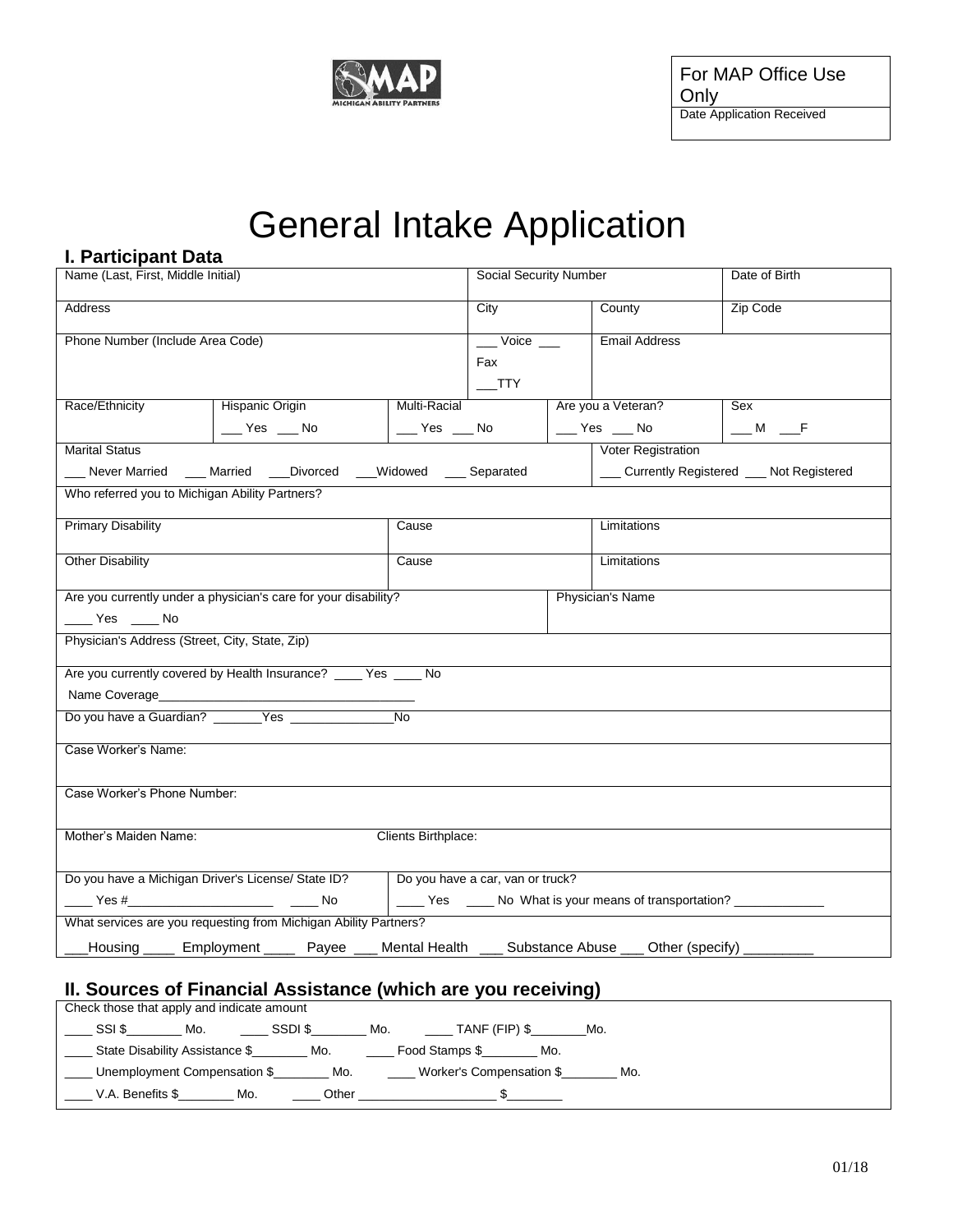#### **III. Education**

| High School Diploma           | School at Application |                | Have you earned a General Education<br>No. |
|-------------------------------|-----------------------|----------------|--------------------------------------------|
| Yes<br>No.                    |                       |                | Development Certificate (GED)?<br>Yes      |
| Degree and Certificate Earned |                       | Field of Study |                                            |
|                               |                       |                |                                            |
| Other Training or Job Skills  |                       |                |                                            |

#### **IV. Employment Data**

| Are you Currently Employed?    | What types of jobs have you held in the past year? |                    | How many jobs have you had in the |
|--------------------------------|----------------------------------------------------|--------------------|-----------------------------------|
| ____ Yes _____ No              |                                                    |                    | past year?                        |
| 1. Employer Name (Most Recent) | Address                                            |                    | City                              |
| Dates of Employment            | Wages                                              | Reason for Leaving |                                   |
|                                |                                                    |                    |                                   |
| Job Duties                     |                                                    |                    |                                   |
|                                |                                                    |                    |                                   |
| 2. Employer Name               | Address                                            |                    | City                              |
| Dates of Employment            | Wages                                              | Reason for Leaving |                                   |
|                                |                                                    |                    |                                   |
| _____________ To _____________ |                                                    |                    |                                   |
| Job Duties                     |                                                    |                    |                                   |
| 3. Employer Name               | Address                                            |                    | City                              |
| Dates of Employment            |                                                    | Reason for Leaving |                                   |
|                                | Wages                                              |                    |                                   |
|                                |                                                    |                    |                                   |
| <b>Job Duties</b>              |                                                    |                    |                                   |
| V Emproprove Contacte          |                                                    |                    |                                   |

#### **V. Emergency Contacts**

| Name           | Relationship | <b>Telephone Number</b> |
|----------------|--------------|-------------------------|
| <b>Address</b> |              |                         |
| <b>Name</b>    | Relationship | <b>Telephone Number</b> |
| Address        |              |                         |

## **VI. Members of Your Household**

| l. Name | Relationship | Age | Name of Employer | Wage |
|---------|--------------|-----|------------------|------|
| 2. Name | Relationship | Age | Name of Employer | Wage |
| 3. Name | Relationship | Age | Name of Employer | Wage |

#### **VII. Participant Signature**

**Your signature below means you are applying for MAP services and giving consent for a criminal background check and release of** 

**information to contact Emergency Contact if necessary.**

Participant's Signature (Parent or Guardian if applicable) Date

#### **VIII. Michigan Ability Partners Representative**

The application has been reviewed, the participant has been provided an orientation to Agency Services, and their rights and responsibilities have been discussed.

Michigan Ability Partners Staff Signature Date Date Date Date Date Date Date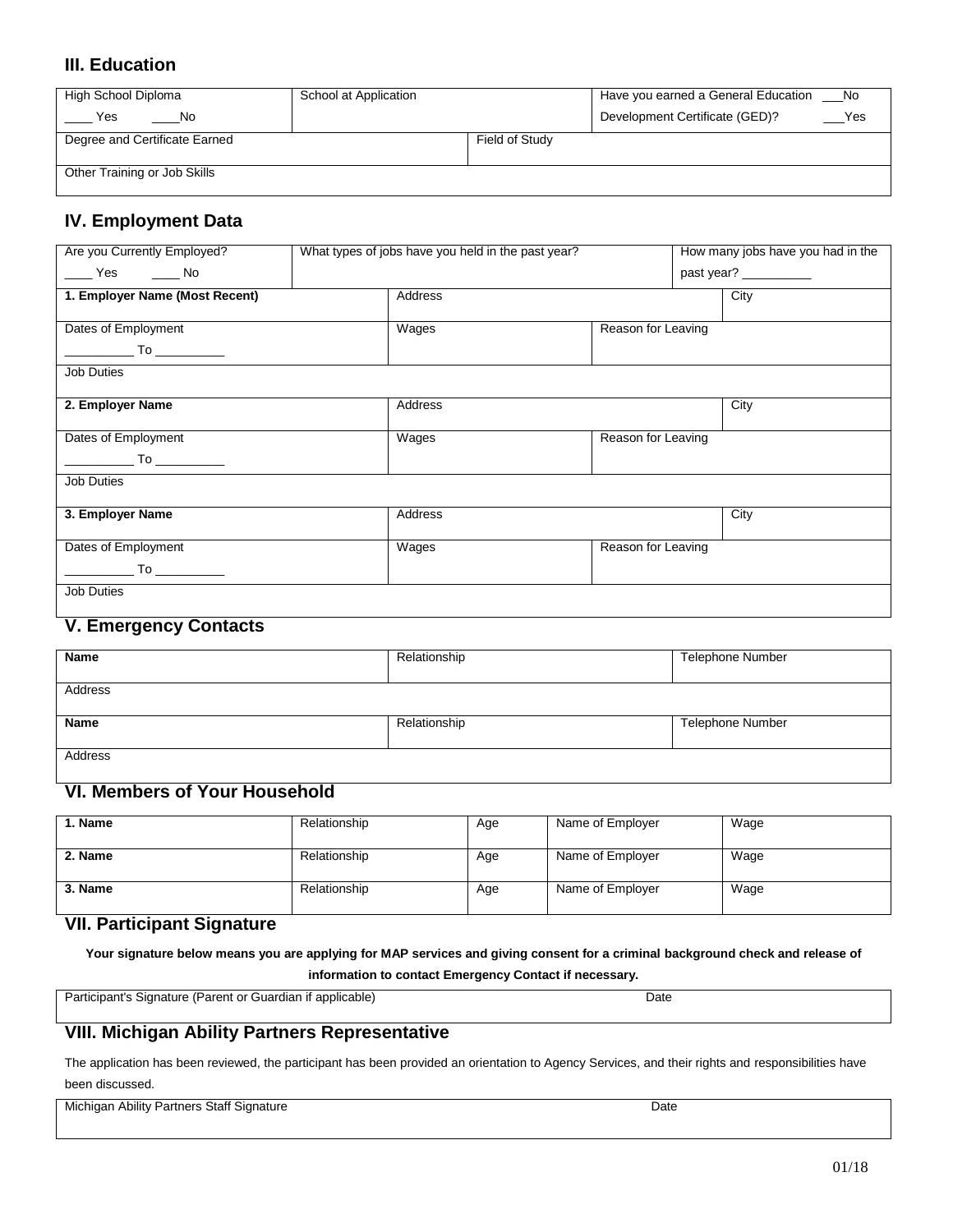## **MAP Payee Program Rules and Expectations**

I, \_\_\_\_**\_\_\_\_\_\_\_\_\_\_\_\_\_\_\_\_\_\_\_\_\_\_\_\_\_\_\_\_\_** , consent to participate and to adhere to the rules and expectations of the Representative Payee Program through Michigan Ability Partners.

#### Client Initials:

- \_\_\_\_\_\_\_ 1. I understand that MAP will be appointed by the Social Security Administration to be my Representative Payee. MAP may also be authorized by me to administrate funds deposited by the Veterans Administration and/or from my own earnings/wages. If MAP becomes the Representative Payee, then MAP will manage all Social Security and Veteran's Administration benefits and/or earnings/wages through a bank account, and I will request checks from my MAP representative payee to take care of my needs.
- \_\_\_\_\_\_\_ 2. I understand that as a Payee, MAP is required by law to use benefits and other funds properly. MAP policy and the Social Security Administration guidelines state that, "...the beneficiary's day-to-day needs for food and shelter must be met." Funds in excess of basic needs will be administered per MAP guidelines to cover personal needs, to address credit issues and to create savings for future needs.
- \_\_\_\_\_\_\_ 3. At the start of service the Payee and I will assess financial barriers and work together to create a budget that will direct the course of my financial services. At that time, a schedule for picking up personal needs checks will be determined. Budgets will be reviewed as required due to changes in income, expenses, or long range plans.
- 4. My Representative Payee will be responsible for:
	- Paying my rent, utilities, personal needs money, and any other bills that are in the budget.
	- Talking to creditors on my behalf to set up reasonable payment plans.
	- Making any adjustments needed to my budget based on changes in bills.
	- Filling out all required paperwork for SSA/VA.
	- Keeping me informed of any changes/problems.
	- 5. I will be responsible for:
		- Notifying and providing MAP Payee Staff with the following information:
			- o Change of address,
			- o If I stop or start working,
			- o Change in marital status,
			- $\circ$  If I start receiving another government benefit, or if the amount of the benefit changes,
			- o If I am imprisoned for a crime that carries a sentence of over one month, or
			- o If I move to or from a hospital, nursing home, or other institution.
		- Providing pay stubs on a monthly basis to my Payee if I am working.
		- Making sure that my Payee has my bills that need to be paid. This means that I can either have all my bills mailed directly to the Payee at MAP (preferred), or I can drop bills off to MAP in person.
- \_\_\_\_\_\_\_ 6. I understand that if I have both the interest and the potential to develop self-directed money management skills, the Payee will work with me to create a plan to do so. This will include a phased process where the Payee and I will work together to create a plan for my financial independence.
- \_\_\_\_\_\_\_ 7. The Payee Program will offer classes and workshops in which I can choose to participate.
- \_\_\_\_\_\_\_ 8. I understand that MAP may need to discuss my personal finances with debtors in order to set up payment plans. I authorize MAP to discuss my finances with debtors to accomplish this goal.
- \_\_\_\_\_\_\_ 9. I understand that MAP will not issue checks to support illegal activities including but not exclusive to buying or using illegal drugs, driving without insurance or a license, and/or buying stolen goods.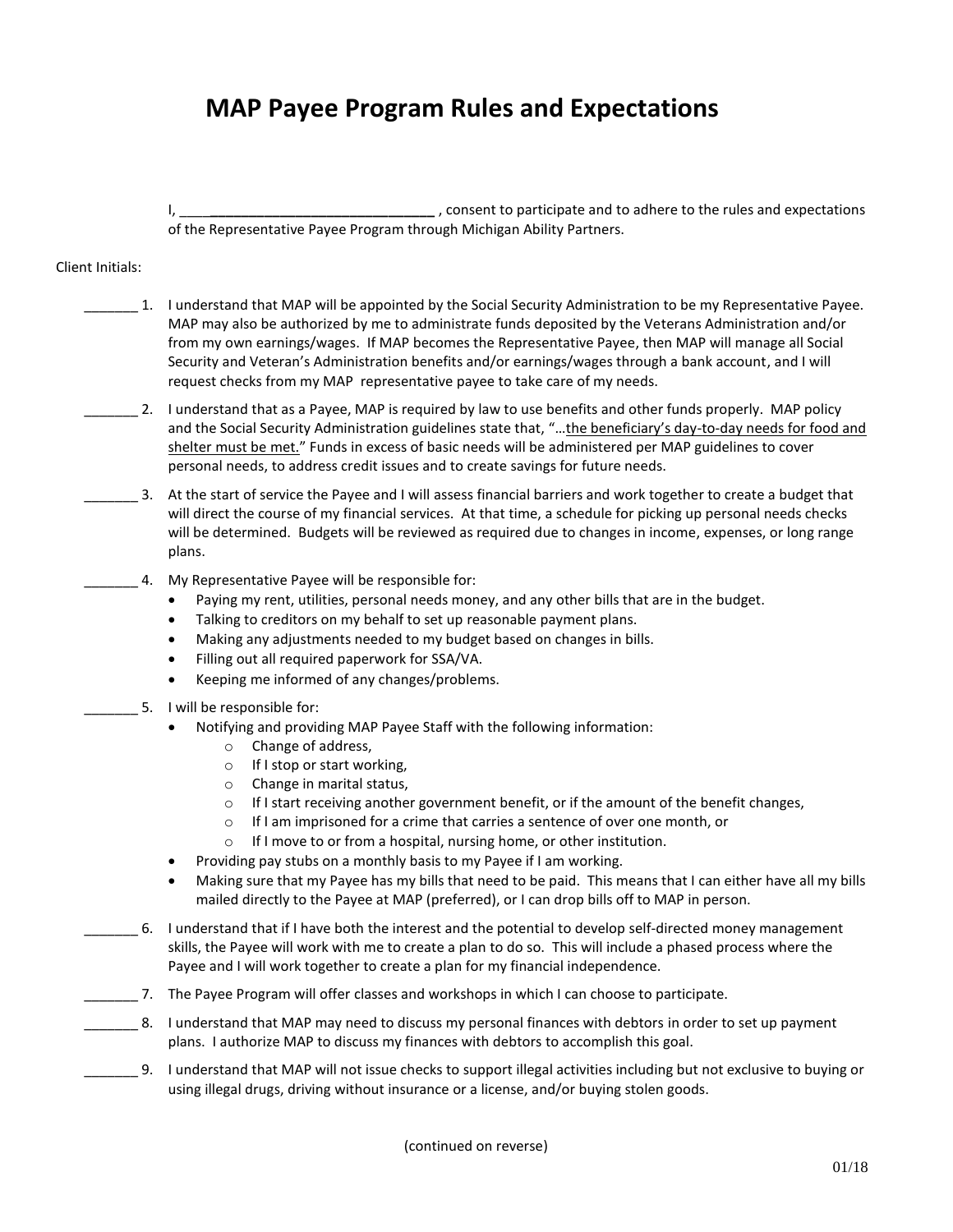- \_\_\_\_\_\_\_ 10. I understand that in addition to personal needs money received through my monthly budget, I may request checks for incidental expenses. Receipts may be required for extra or expensive purchases. Check requests for incidental expenses must be submitted and approved by MAP's Payee Staff by 12 p.m. on any business day in order for the check to be made available the following business day after 2:00 p.m.
- \_\_\_\_\_\_\_ 11. For emergency same-day checks, MAP's Payee Supervisor must give written approval. Emergencies are considered on a case-by-case basis to determine if a same-day check will be issued.
- \_\_\_\_\_\_\_ 12. I understand that MAP Staff will not tolerate disrespect by way of verbal threats, inappropriate comments and/or inappropriate physical behavior towards Payee staff or front office staff. Once warned, I understand that my services may be discontinued for a repeat of bad behavior.
	- \_\_\_\_\_\_\_ 13. I understand that no checks are given to clients under the influence of alcohol and/ or illegal substances. In addition, no one is allowed in the building under the influence of alcohol and/ or illegal substances.
- 14. I agree to the following monthly fees for service:

| SSI/RSDI/SSD clients:                                   | \$45 per month |
|---------------------------------------------------------|----------------|
| Group Home Clients receiving \$900 or less per month:   | \$19 per month |
| Group Home Clients receiving more than \$900 per month: | \$45 per month |
| VA Clients:                                             | \$75 per month |
| Miscellaneous income/wages:                             | \$45 per month |
|                                                         |                |

Sliding Scale may be available on an individual basis.

\_\_\_\_\_\_\_\_\_\_\_\_\_\_\_\_\_\_\_\_\_\_\_\_\_\_\_\_\_\_\_\_\_\_\_\_\_\_\_\_\_\_ \_\_\_\_\_\_\_\_\_\_\_\_\_\_\_\_\_\_\_\_\_\_\_\_

\_\_\_\_\_\_\_\_\_\_\_\_\_\_\_\_\_\_\_\_\_\_\_\_\_\_\_\_\_\_\_\_\_\_\_\_\_\_\_\_\_\_ \_\_\_\_\_\_\_\_\_\_\_\_\_\_\_\_\_\_\_\_\_\_\_\_

\_\_\_\_\_\_\_ 15. I understand that I may terminate this relationship by providing a one-month notice through verbal or written notification. Should I choose to terminate services, I understand that the Social Security Administration, the Veteran's Administration, and/or my employer may require alternate payee services in order for me to continue timely receipt of my benefits.

#### **I understand that the benefit I receive from these or other MAP services depends on my cooperation and active participation.**

Participant Signature Date

Staff Signature Date